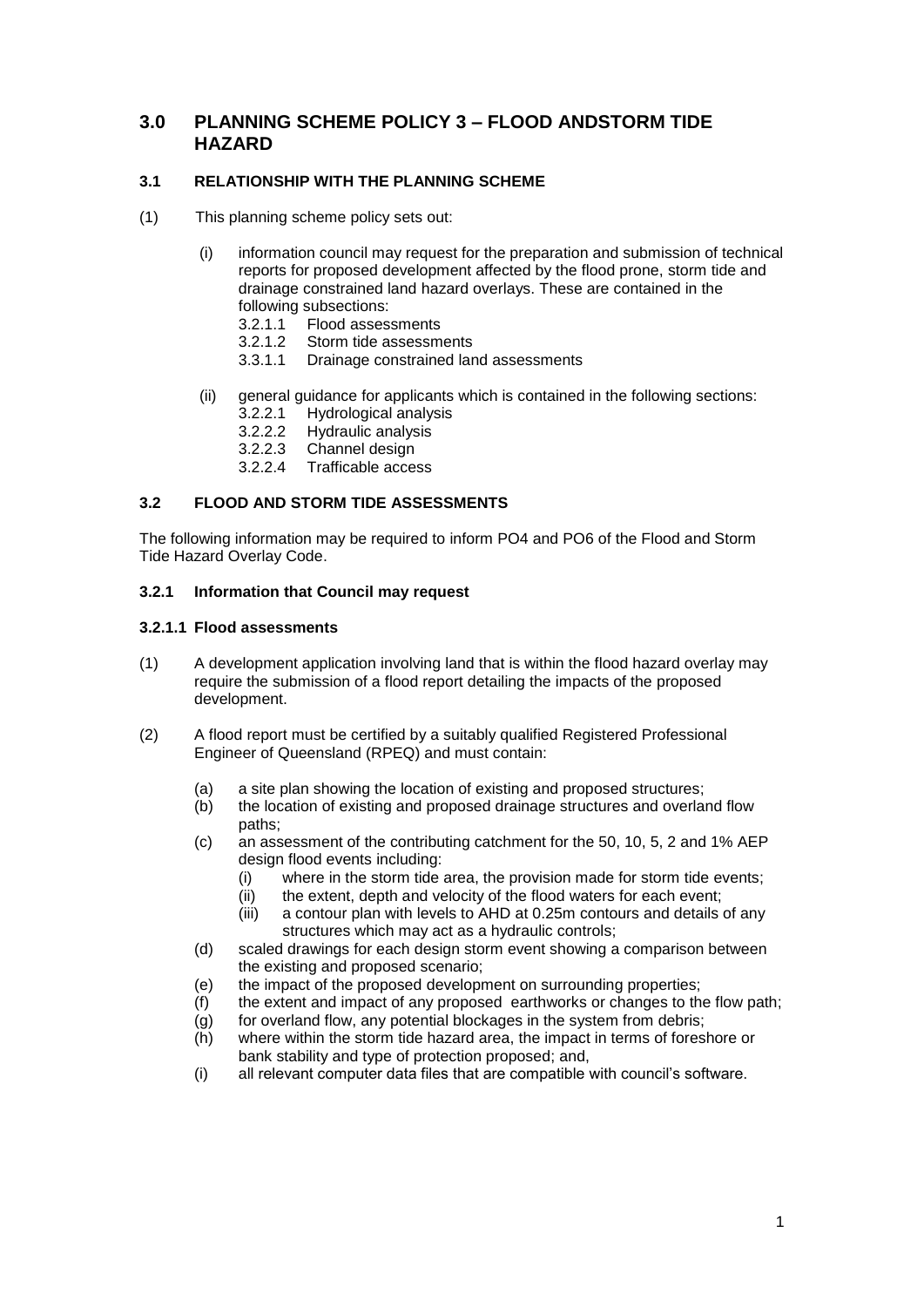## **3.2.1.2 Storm tide assessments**

- (1) A development application involving land that is within the storm tide hazard overlay may require the submission of a storm tide assessment which includes:
	- (a) a contour plan with levels to AHD at 0.25 metre contours which shows:
		- (i) the extent of the storm tide inundation;
		- (ii) the location of any existing and proposed structures on the lot;
		- (iii) the extent of any proposed excavation and fill;
	- (b) any impacts on neighbouring properties; and,
	- (c) any impacts in terms of foreshore bank stability and the type of protection proposed.

## **3.2.2 Guidance for applicants**

#### **3.2.2.1 Hydrological Analysis**

- (1) Stream flow is to be simulated in accordance with the methods recommended in the Queensland Urban Drainage Manual (QUDM) and Australian Rainfall and Runoff (AR&R).
- (2) Hydrological models are to account for all existing and future stream and catchment development.
- (3) Model parameters are to be determined by calibration against past flood events and by recognised AR&R regional relationships.
- (4) Calibration includes all major flooding events with recorded flood level information.
- (5) Calibration models accurately reflect the existing development during the event.
- (6) Flood analysis by accepted flood modelling techniques is carried out to determine the worst flooding scenario for the particular flood frequency in concern.

## **3.2.2.2 Hydraulic Analysis**

- (1) Flood levels are simulated in accordance with the methods recommended in QUDM and AR&R.
- (2) Cross section information used in hydraulic calculations is based on a recent survey of the waterway or foreshore at sufficient detail to accurately model the terrain.
- (3) Survey is to Australian Height Datum (AHD).
- (4) Roughness coefficients are determined from calibration and published upper bound guidance values and accurately reflect terrain conditions.
- (5) Hydraulic gradients are determined from surveyed flood levels or cross-sections up and downstream of the subject site.
- (6) Flood levels for a particular annual exceedance probability (AEP) are determined from the design storm that yields the highest water level prediction.

## **3.2.2.3 Channel design**

(1) Maximum average flow velocity in consolidated bare earth and vegetated channels is to comply with the lower of the tabulated values for easily erodible soils in QUDM and/or poor grass cover in AR&R.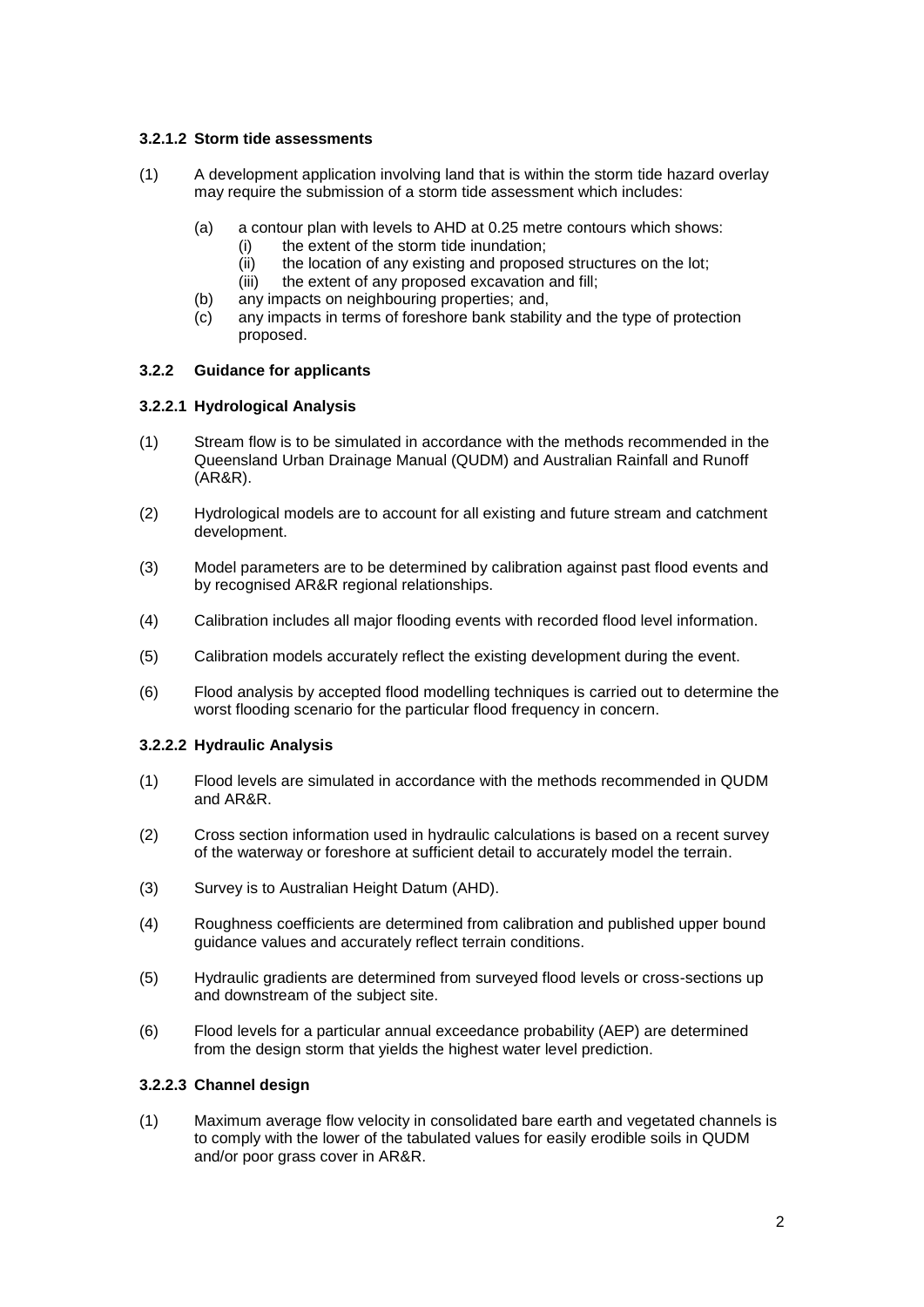- (2) The maximum Froude number is less than 0.9 and supercritical flow is not acceptable.
- (3) Manning's 'n' values are determined from the sources recommended in QUDM and published upper bound guidance values are adopted.
- (4) Velocity and Froude number calculations are to include several stream flow events from a 50 percent AEP (2 year ARI) to 1 percent AEP (100 year ARI) storm event.
- (5) Channel design is to minimise erosion potential.
- (6) The minimum centreline radius of bends in channels is not less than four times the width of flow of a 1 percent AEP (100 year ARI) flow at that location.
- (7) The maximum angle of deflection of the channel between the straight reaches upstream and downstream of the curve is not to exceed 60°.
- (8) The channel is straight both upstream and downstream of all curves for a distance in each case equivalent to at least the radius of the curve.
- (9) Access to channels is provided for maintenance equipment.

#### **3.2.2.4 Trafficable access**

- (1) Trafficable access to the site during a flood or storm tide event is to consider emergency service access, the time of the road closure, the number of properties affected, the land use, and the flows depths and width limitations in accordance with section 7.3.15 of QUDM.
- (2) Car parking should also be considered in accordance with section 7.3.10 of QUDM..

#### **3.3 DRAINAGE CONSTRAINED LAND ASSESSMENT**

#### **3.3.1 Information that Council may request**

The following may be required to inform PO7 in the Flood and Storm Tide Hazard Overlay Code.

#### **3.3.1.1 Drainage constrained land assessments**

- (1) Where an application involves land on the Southern Moreton Bay Islands shown as drainage constrained an assessment that confirms the extent and effects of the drainage issues may be required. Depending on the type of drainage problem, the assessment may need to include:
	- (a) a contour plan with levels to AHD at 0.25 metre contours which shows the location of any existing and proposed structures on the site;
	- (b) existing contributing stormwater catchment and future catchment;
	- (c) the location, depth, width and velocity of calculated stormwater overland flow;
	- (d) the location of any easements (existing and proposed);
	- (e) a description of soil layers to a depth of 1.2 metres; and,
	- (f) the proposed remedial works to address the drainage problem (where possible).